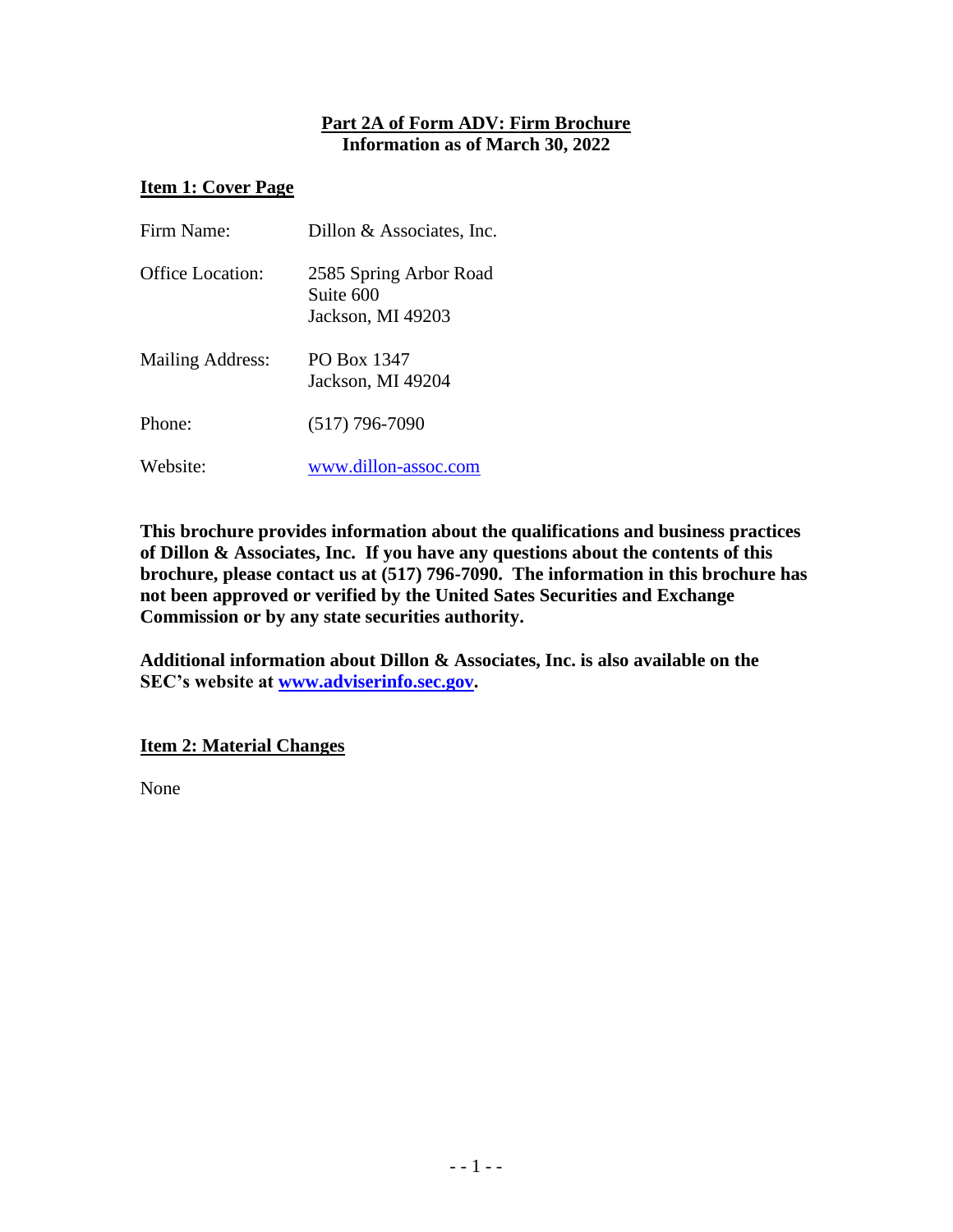# **Item 3: Table of Contents**

| Item                                                                     |                |
|--------------------------------------------------------------------------|----------------|
| 1. Cover Page                                                            | Page<br>1      |
| <b>Material Changes</b><br>2.                                            | 1              |
| <b>Table of Contents</b><br>3.                                           | $\overline{2}$ |
| <b>Advisory Business</b><br>4.                                           | 3              |
| 5. Fees and Compensation                                                 | 3              |
| Performance Based Fees & Side-By-Side Management<br>6.                   | $\overline{4}$ |
| <b>Types of Clients</b><br>7.                                            | 4              |
| Methods of Analysis, Investment Strategies, and Risk of Loss<br>8.       | 4              |
| Disciplinary Information<br>9.                                           | $\overline{4}$ |
| 10. Other Financial Industry Activities and Affiliations                 | 5              |
| 11. Code of Ethics, Interest in Client Transactions and Personal Trading | 5              |
| 12. Brokerage Practices                                                  | 5              |
| 13. Review of Accounts                                                   | 6              |
| 14. Client Referrals and Other Compensation                              | 6              |
| 15. Custody                                                              | 7              |
| 16. Investment Discretion                                                | 7              |
| 17. Voting Client Securities                                             | 7              |
| 18. Financial Information                                                | 7              |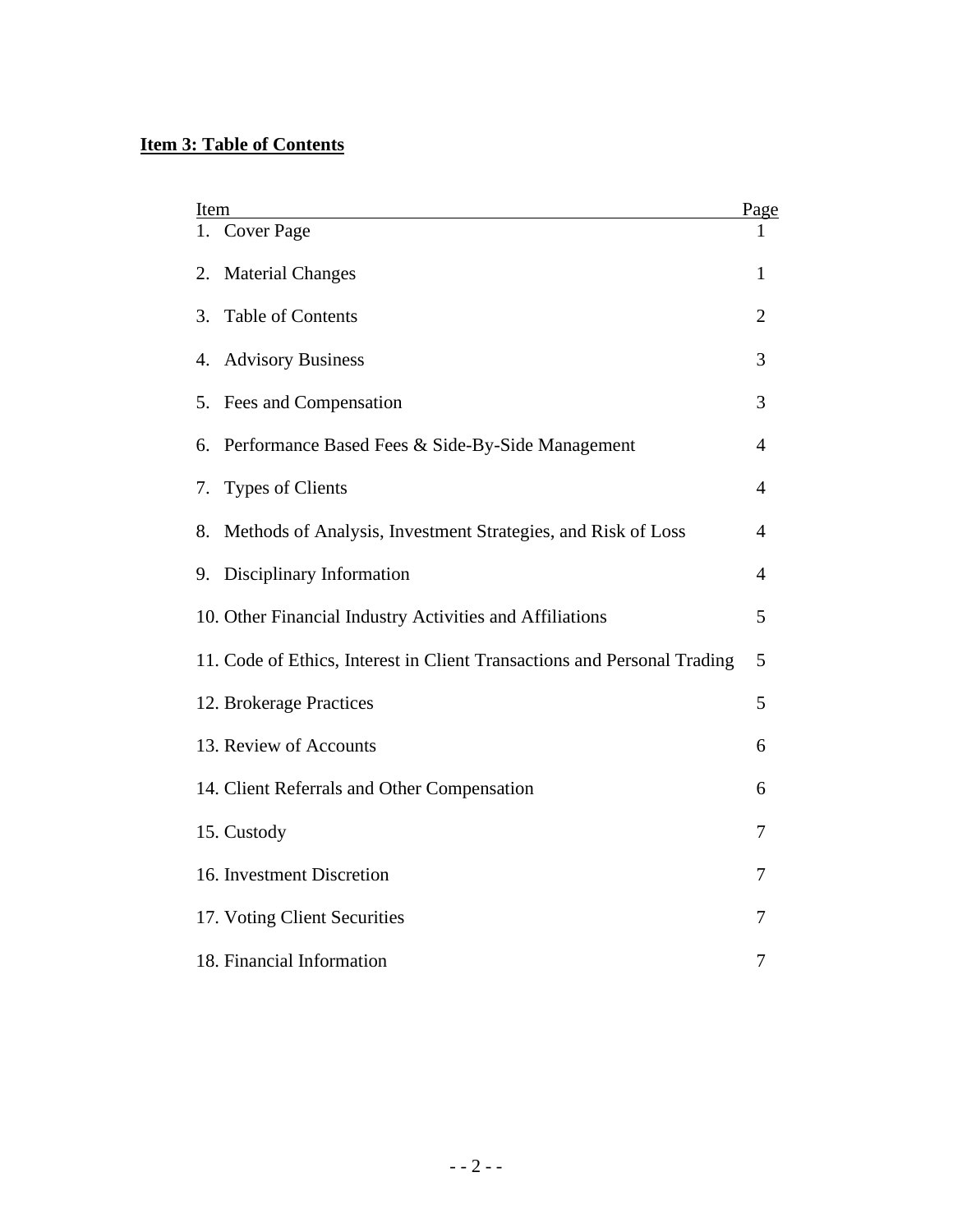### **Item 4: Advisory Business**

Dillon & Associates, Inc. is a privately-owned corporation established in 1988. Jeffrey P. Dillon and Eric J. Grasse are the only shareholders. Jeffrey P. Dillon owns the majority of all outstanding shares.

Our firm provides investment advice to clients on an ongoing basis. Our advice usually involves individual equities (domestic and foreign), corporate and municipal bonds, United States government securities, and certificates of deposit. We may also provide recommendations regarding mutual funds, warrants, rights offerings, and commercial paper.

We make recommendations specific to each client in an effort to meet their individual needs and objects. Portfolio holdings vary across client accounts depending on their goals. For example, a high net worth individual earning a large salary focused on growing his assets will own different assets than a retired couple focused on generating income to meet day-to-day expenses. The high net worth individual will likely be willing to assume greater price volatility and need little or no income; he may own a portfolio consisting only of individual stocks that pay little or no dividends. The retired couple may desire price stability and a consistent stream of income, and therefore, invest in a combination of stocks paying a dividend and bonds.

Our recommendations will incorporate client preferences or restrictions, such as avoiding "sin" stocks (alcohol, tobacco, gambling).

As of December 31, 2021, we manage \$698,429,706. Of this amount, \$100,540,656 is discretionary.

### **Item 5: Fees and Compensation**

Our firm is paid a fee for advisory services. Fees are based on the assets under management based on the following schedule:

0.8% on the first \$500,000 0.7% on the next \$500,000 0.6% on all remaining assets Fees may be negotiated for accounts larger than \$5,000,000

Fees are calculated at the end of each calendar quarter and charged ¼ of the annualized rate. Invoices are sent to clients each quarter for payment after services are rendered. Clients may choose to have payments deducted directly from the accounts managed, in which case an invoice is also sent to the appropriate custodian.

In addition to our fees, clients will also pay transaction fees (brokerage commissions) which vary by broker. Some clients may also pay an annual fee to custody assets at a particular broker. Certain investments, such as mutual funds and exchange traded funds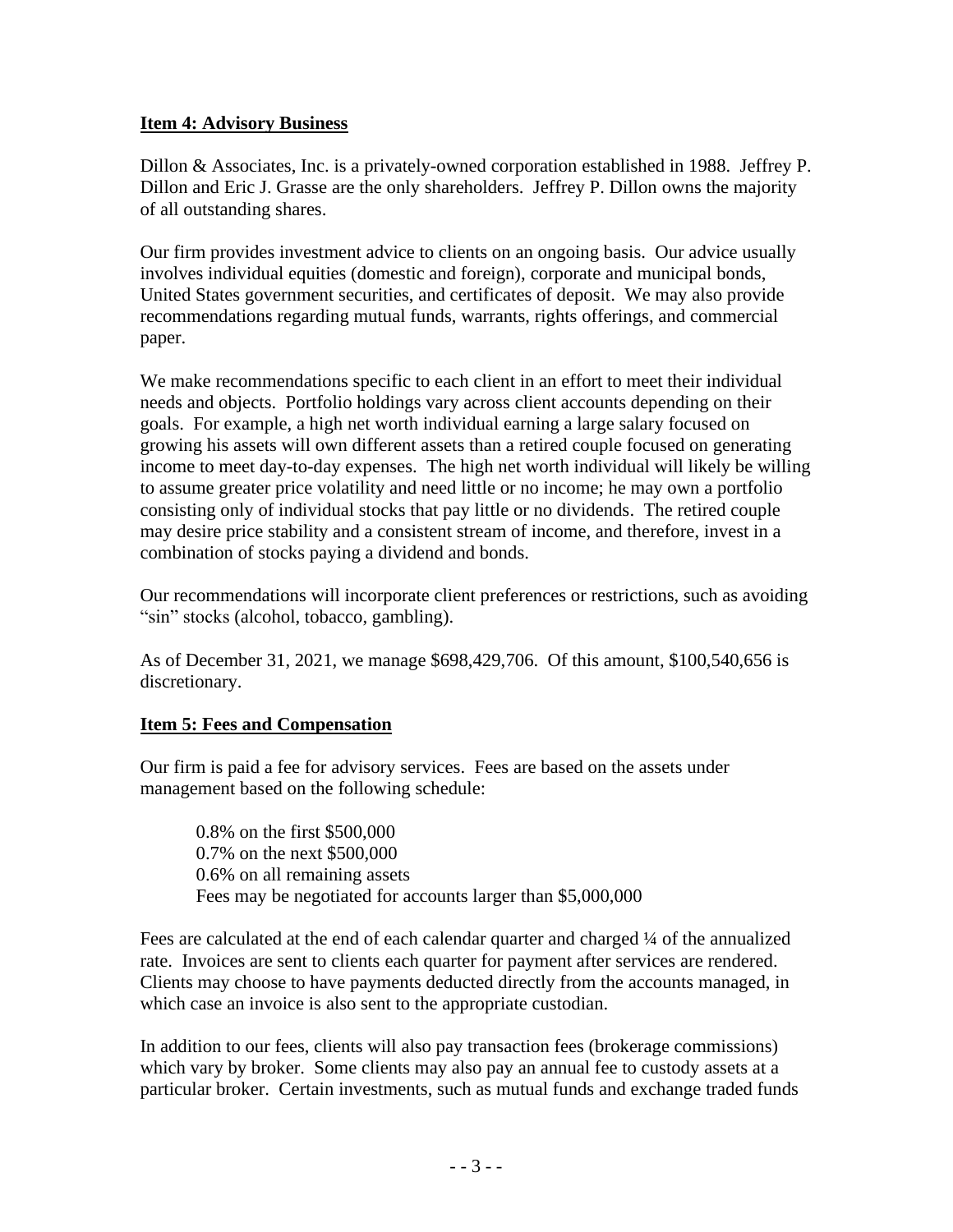(ETFs), will also charge fees. This structure creates two layers of expenses for clients. Fees are paid directly to our firm for services and indirect management fees through investment companies for the mutual fund or ETF. See Item 12 on page 5 for additional brokerage information.

Our fees are charged for services rendered and are never required in advance.

We do not receive any compensation, such as sales commissions or service fees, beyond the schedule detailed above.

#### **Item 6: Performance-Based Fees and Side-By-Side Management**

We do not charge fees based on the performance of any asset or account.

#### **Item 7: Types of Clients**

Our clients consist of individuals (personal and retirement accounts), trusts, non-profit organizations, and corporate retirement plans. Generally, we require an account size of at least \$250,000. We may manage smaller accounts depending on the circumstances of the potential client.

#### **Item 8: Methods of Analysis, Investment Strategies and Risk of Loss**

Typically, our recommendations and portfolios consist of individual stocks and bonds. These assets provide no guarantees of value. Their prices will fluctuate up and down and clients are subject to the risk of loss.

Our stock recommendations are based on a fundamental analysis. We examine the past, current and future earnings expectations. We study products, revenues, market position, dividends, and valuation metrics (such as price-to-earnings ratios), as well as the overall conditions of the investment markets. We take a long-term approach to investing and do not "churn" or employ frequent trading strategies.

For fixed-income investments (bonds), we generally recommend investment grade securities. We consider the financial strength of the issuer, credit ratings, the coupon and duration of the bond, and current interest rates. We may also utilize certificates of deposit backed by FDIC guarantees.

#### **Item 9: Disciplinary Information**

We do not have any legal or disciplinary events to disclose.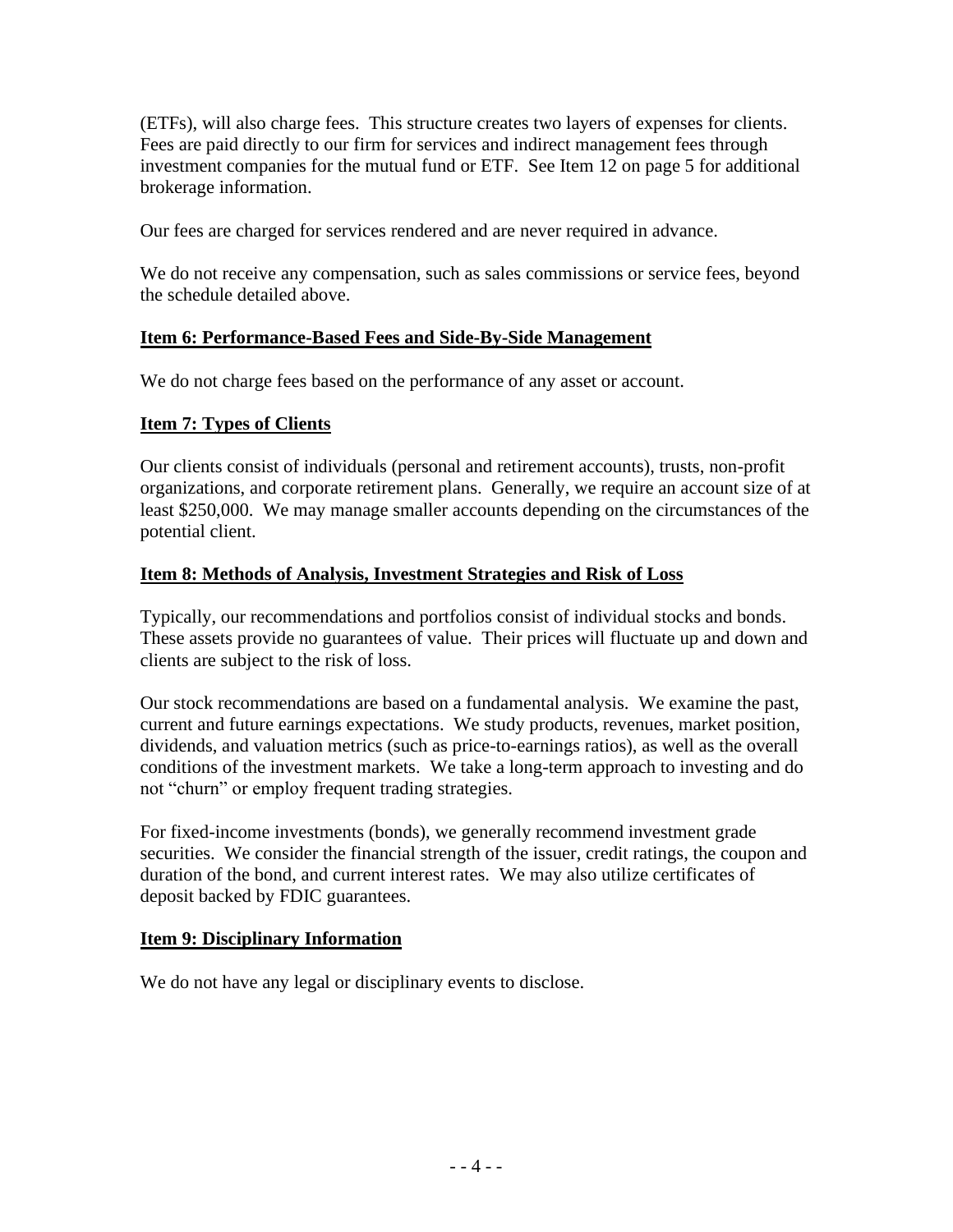## **Item 10: Other Financial Industry Activities and Affiliations**

We do not have any other financial industry activities and we are not affiliated with any other financial firms.

However, from time to time, we may recommend fixed income securities available from JW Korth & Company. JW Korth & Company is a brokerage firm specializing in fixed income securities and may provide instruments that are not available at the client's directed broker or custodian.

It should be understood that a former employee of Dillon & Associates, who is also related to an officer of our firm, is currently employed by JW Korth & Company as a Registered Representative and Trader. This individual may benefit financially from trade commissions or other compensation as a result of our recommendations.

Our firm, its employees, and officers will receive no compensation or other benefits from these transactions. However, this relationship may impair our ability to render unbiased advice and should be viewed as a potential conflict of interest. This potential conflict, and any securities transactions involving JW Korth & Company, will be disclosed to clients prior to utilizing JW Korth's services. Clients will sign a document acknowledging this issue.

## **Item 11: Code of Ethics**

We have adopted a Code of Ethics and maintain Insider Trading and Personal Transaction policies. These policies and procedures are in place to specify the expected conduct of employees. As fiduciaries, we must act in the best interests of our clientele, avoid conflicts of interest, and divulge any conflicts that exist. Employee personal transactions may not be executed on the basis of information that is not generally available to the investing public. Occasionally, employed individuals will buy or sell securities for their own accounts that are recommended to clients. Company policy states that employees must wait 15 days after a security appears on our buy list or 15 days following a sell decision. This is supported by a transaction monitoring procedure. Complete copies of the Code of Ethics, Insider Trading, and Personal Transaction Policies are available upon request.

### **Item 12: Brokerage Practices**

We are not a brokerage firm and are not affiliated with one. We require clients to designate their own broker to execute transactions and custody assets on their behalf. This practice is not required by all advisers. Upon retaining our services, clients acknowledge in writing that the use of the directed broker may result in higher commission and transaction costs, or receive less favorable net prices or execution capabilities on transactions for the account than may otherwise be available.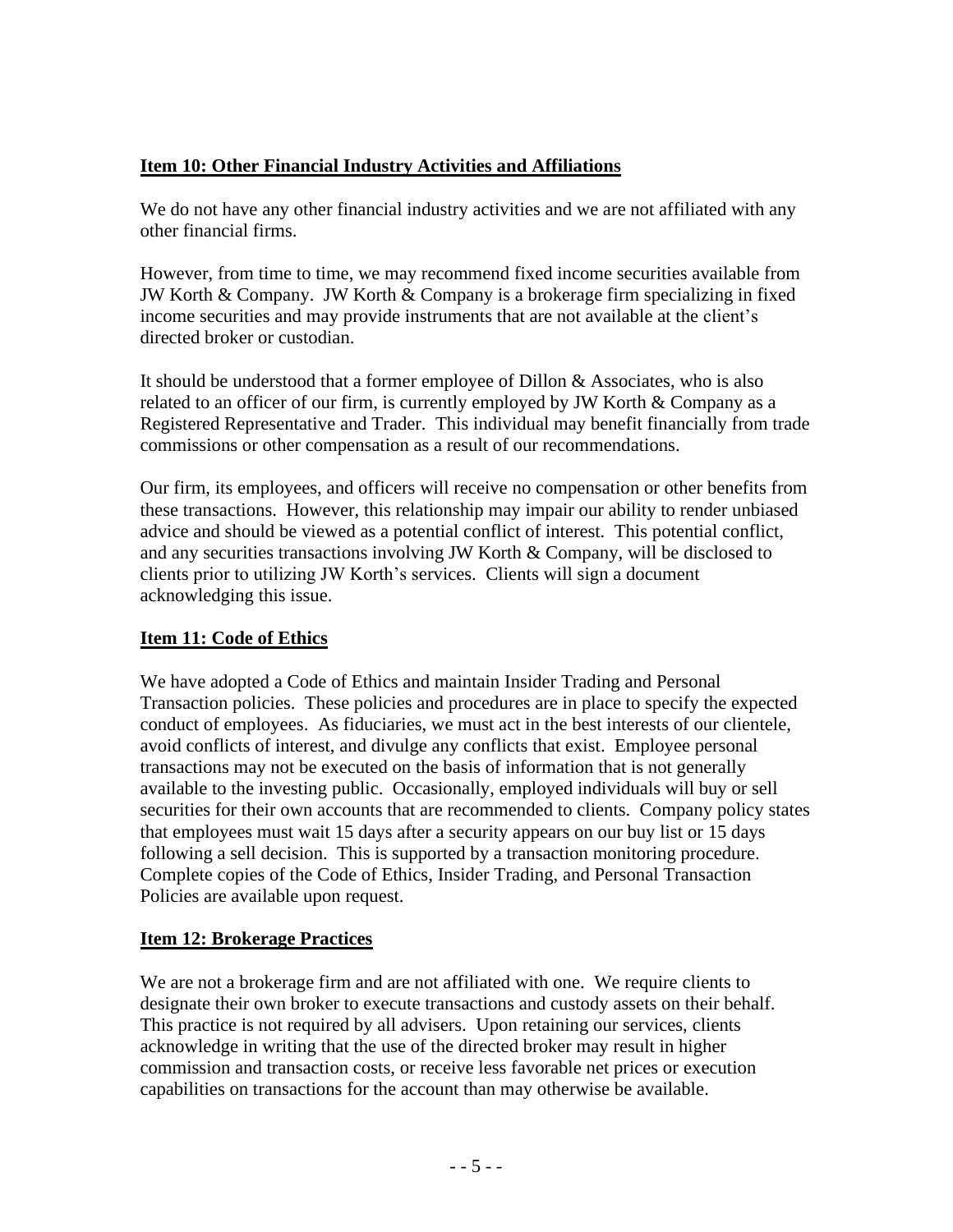When a client does not have a broker or asks for a reference, we typically recommend the names of brokers with whom we have had prior business dealings. We do not receive fees or commissions for these references. These may include brokerage firms with which we have an existing institutional relationship, including Charles Schwab & Co. or TD Ameritrade. If minimum asset levels are maintained, these relationships provide access to institutional trading, custody services, research, mutual funds, and other assets that could require significantly higher minimum initial investments or may not otherwise be available to our firm and the brokerage firms' retail customers.

These institutional relationships may provide other products or services that assist our firm in managing and administering some or all client accounts, regardless of where accounts are maintained. Additional services, such as seminars, may also be provided to help our firm manage and further develop our business. As a fiduciary we endeavor to act in the best interest of our clients, but our recommendation to maintain assets with one of these institutional firms may be based in part on the availability of the products and services previously described and not solely on the nature, cost, or quality of the services provided by the brokerage firm, which may cause a potential conflict of interest.

Generally, we do not aggregate client transaction orders. In most circumstances, we discuss recommendations with each client prior to execution and trades are placed shortly thereafter. Aggregation is usually not a practical option and, therefore, may limit our ability to obtain more favorable executions.

## **Item 13: Review of Accounts**

Accounts are usually reviewed on a monthly to quarterly basis, or as individual security, market conditions, or economic circumstances dictate. Frequency of review will also be impacted by asset inflows, cash needs, and client objectives. The reviewers are Jeffrey P. Dillon, Eric J. Grasse, and Nicholas D. Reynolds. Accounts are reviewed jointly and individually.

Clients are sent a quarterly appraisal by our firm which details the investments held, quantity, cost basis, current market value and dividend income. Clients also receive our quarterly letter addressing relevant topics and/or market conditions.

## **Item 14: Client Referrals and Other Compensation**

We do not receive any form of compensation, awards, or prizes from third parties for other services provided to our clients. Additionally, we do not compensate, directly or indirectly, any person or entity for client referrals.